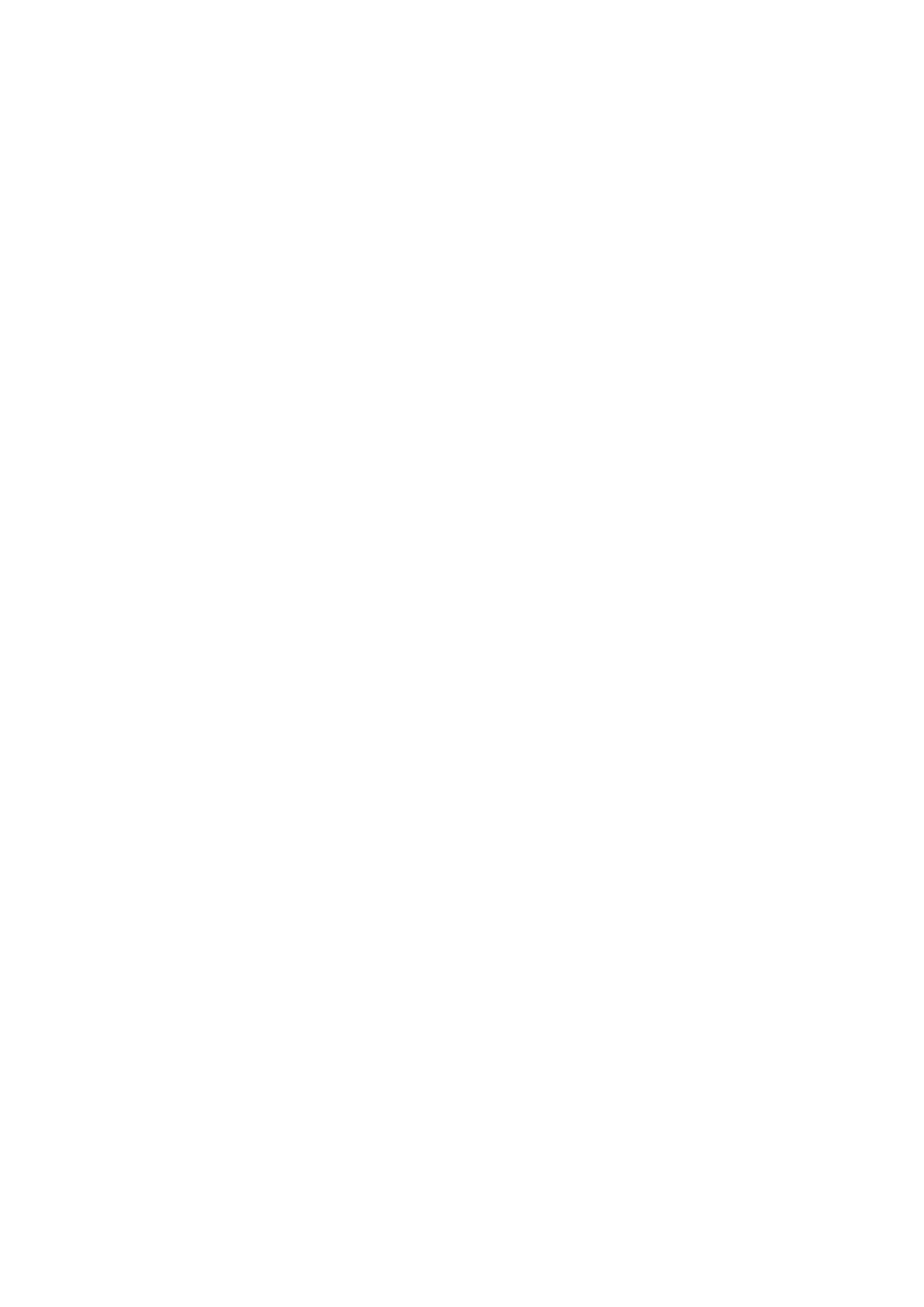### Contents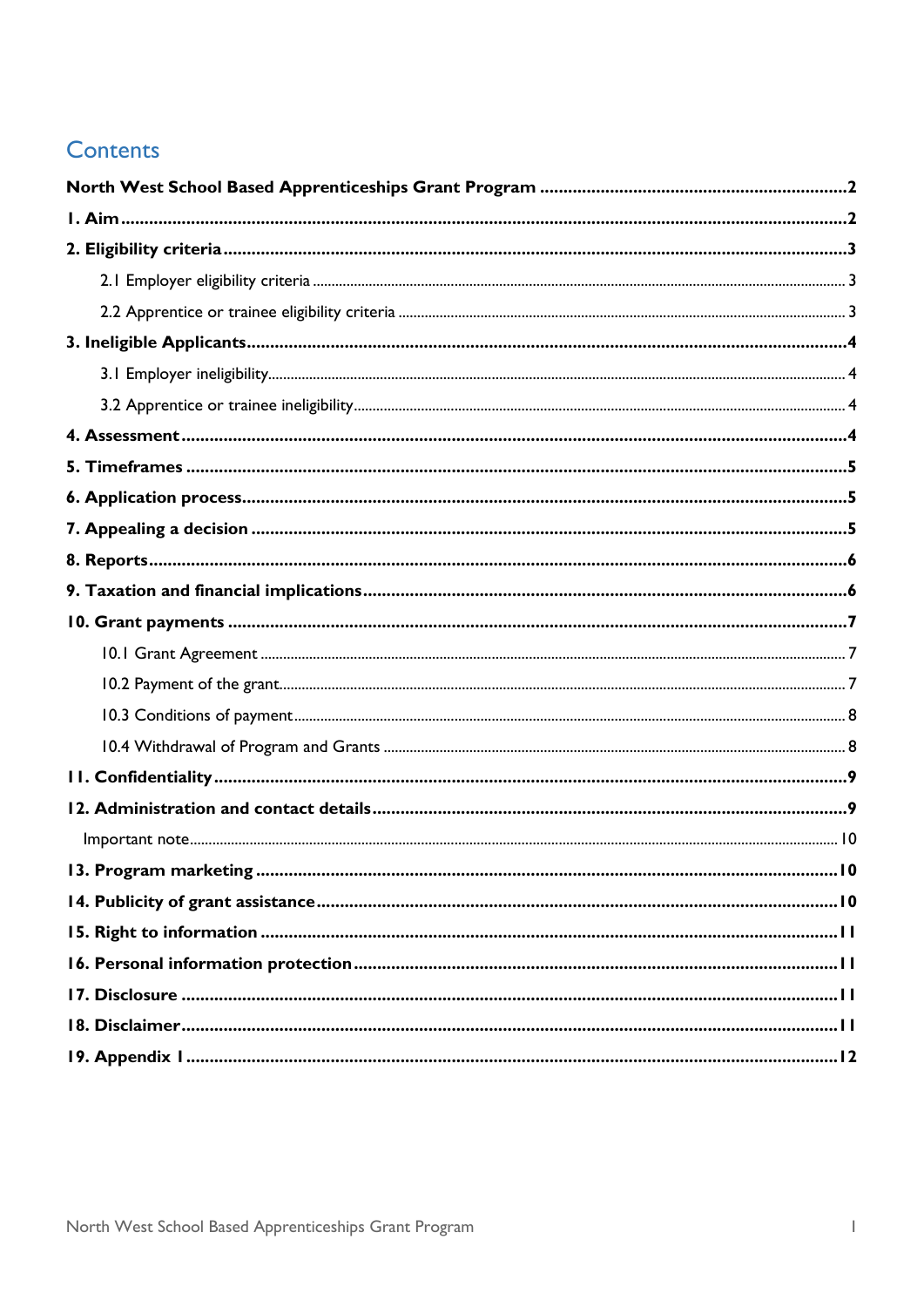## <span id="page-3-0"></span>North West School Based Apprenticeships Grant Program

## <span id="page-3-1"></span>1. Aim

The *North West School Based Apprenticeships Grant Program* is a funding program aimed at increasing the number of school-based apprentices and trainees employed in target industries in North West Tasmania.<sup>1</sup>

Under the Program, employers in an eligible target industries can apply for a subsidy of up to \$2,500 for each school-based apprentice or trainee they employ as a new worker from 1 June 2021 onwards.

The Program aims to increase school-based apprenticeships and traineeships in targeted industries. The Program will initially be restricted to the following industries:

- Energy and Infrastructure
- Accommodation and Food Services
- Building and Construction (including Civil Construction)
- Advanced Manufacturing (including Maritime and Defence Manufacturing)
- Mining
- Information and Communications Technology
- **Aged Services**
- Disability Services
- **Agriculture**
- Aquaculture
- Transport and Logistics

The Program will assist the Government's agenda to increase the number of apprentices and trainees by 40 per cent by 2025.

Funding of \$250,000 will be allocated to this Program.

If the funding is close to being fully allocated, a review of the Program will occur and a decision made regarding continuing the Program or closing it to new applications.

<sup>&</sup>lt;sup>1</sup> North West Tasmania is defined as the following Local Government Areas: Burnie City, Devonport City, Kentish, Circular Head, Waratah/Wynyard, West Coast, Latrobe, Central Coast, King Island.

North West School Based Apprenticeships Grant Program 2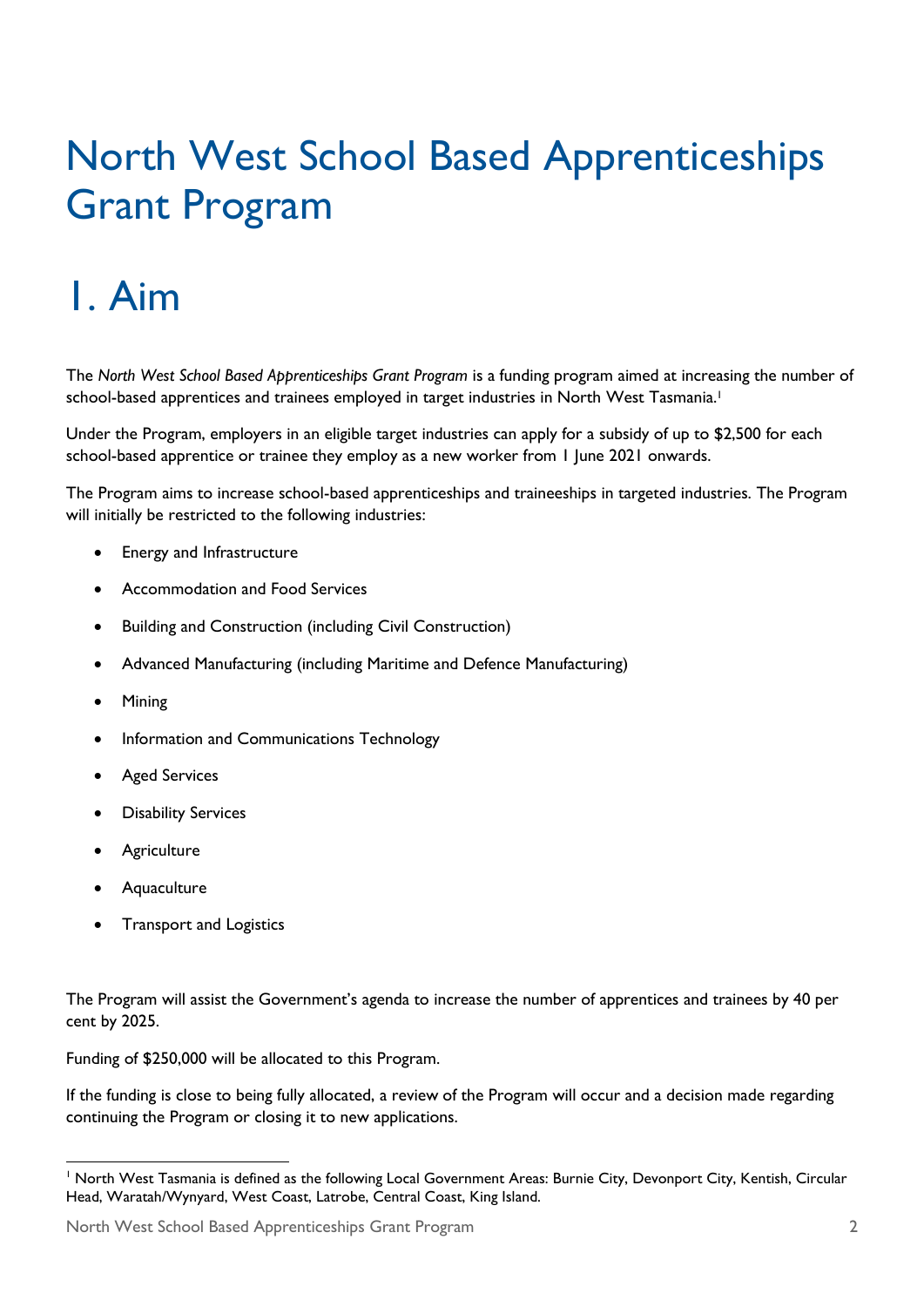Skills Tasmania will update the information on its website and inform Apprenticeship Network Providers (ANPs) and industry organisations of any changes to the Program, as soon as practicable.

The scope, eligibility and performance of the Program will be regularly monitored and reviewed.

## <span id="page-4-0"></span>2. Eligibility criteria

#### <span id="page-4-1"></span>2.1 Employer eligibility criteria

To be considered eligible for the Program, the legal entity that is the employer of the apprentice or trainee must:

- *2.1.1 According to the Australian Business register (ABR), undertake activity in one of the nominated target industries (listed in appendix I) as its main business activity.*
- *2.1.2 Employ the apprentice or trainee in a workplace physically located in North West Tasmania.*
- *2.1.3 Only access this program for a maximum of three apprentices/trainees that they employ.*

Where the legal employer of an apprentice or trainee is a Group Training Organisation (GTO), for the GTO to be eligible for the Program, the host employer is required to meet the above criteria.

<span id="page-4-2"></span>All apprentice or trainee eligibility criteria must also be met.

#### 2.2 Apprentice or trainee eligibility criteria

For an employer to be eligible to claim the grant for an apprentice or trainee, the apprentice or trainee must:

- *2.2.1 Have commenced in a valid school-based training contract, dated on or after 1 June 2021, with an employer who meets the employer eligibility criteria,*
- *2.2.2 Be classified as a new worker on that training contract,*
- *2.2.3 Continue to be in employment with the employer at the 'payment due dates' identified in the grant agreement, and*
- *2.2.4 Must have a residential address in North West Tasmania.*

All conditions of the training contract, including compliance against the [Tasmanian Traineeships and](https://www.skills.tas.gov.au/about/vet_system/tasmanian_traineeships_and_apprenticeships_committee)  [Apprenticeships Committee \(TTAC\)](https://www.skills.tas.gov.au/about/vet_system/tasmanian_traineeships_and_apprenticeships_committee) policies and guidelines, must be met for the training contract to be registered as valid.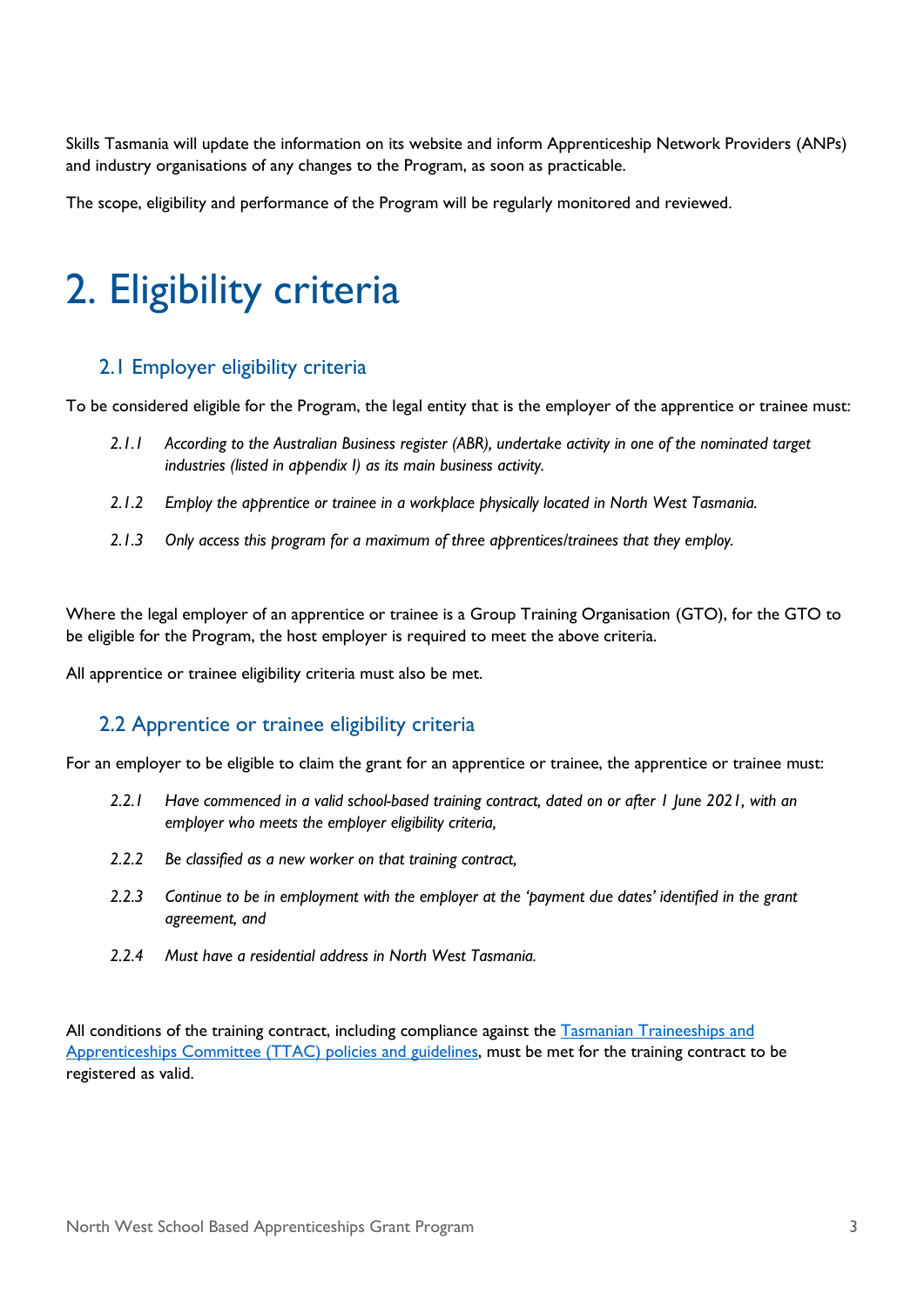## <span id="page-5-0"></span>3. Ineligible Applicants

#### <span id="page-5-1"></span>3.1 Employer ineligibility

An employer will be deemed ineligible for payment of a grant under this Program where the employer (or, in the case of an apprentice or trainee employed by a Group Training Organisation, the host employer where specified in Section 2.1):

- *3.1.1 According to the Australian Business Register (ABR), undertakes its main business activity in an industry that is not listed in appendix 1; or*
- *3.1.2 The workplace is physically located outside of North West Tasmania; or*
- *3.1.3 Has already previously accessed the North West School Based Apprenticeships Grant Program for that apprentice or trainee, irrespective of whether that claim was under the same or a different training contract, or*
- *3.1.4 Has already accessed the Program for three other apprentices or trainees.*

#### <span id="page-5-2"></span>3.2 Apprentice or trainee ineligibility

An employer of an apprentice or trainee will be deemed ineligible for payment of a grant under this Program where the apprentice or trainee:

- *3.2.1 Is classified as an existing worker on their training contract.*
- *3.2.2 Is employed in a workplace NOT physically located in North West Tasmania.*
- *3.2.3 Leaves employment, for any reason, prior to the time of payment of the grant.*

### <span id="page-5-3"></span>4. Assessment

Eligibility for the Program will be assessed by Skills Tasmania against the criteria in Section 2 on the basis of the information provided on the application form lodged by the applicant. This information may be verified against various data sources, including data exchanged with and the Australian Business Register.

Where mandatory criteria are not met, the application will be deemed ineligible and will not be approved for funding.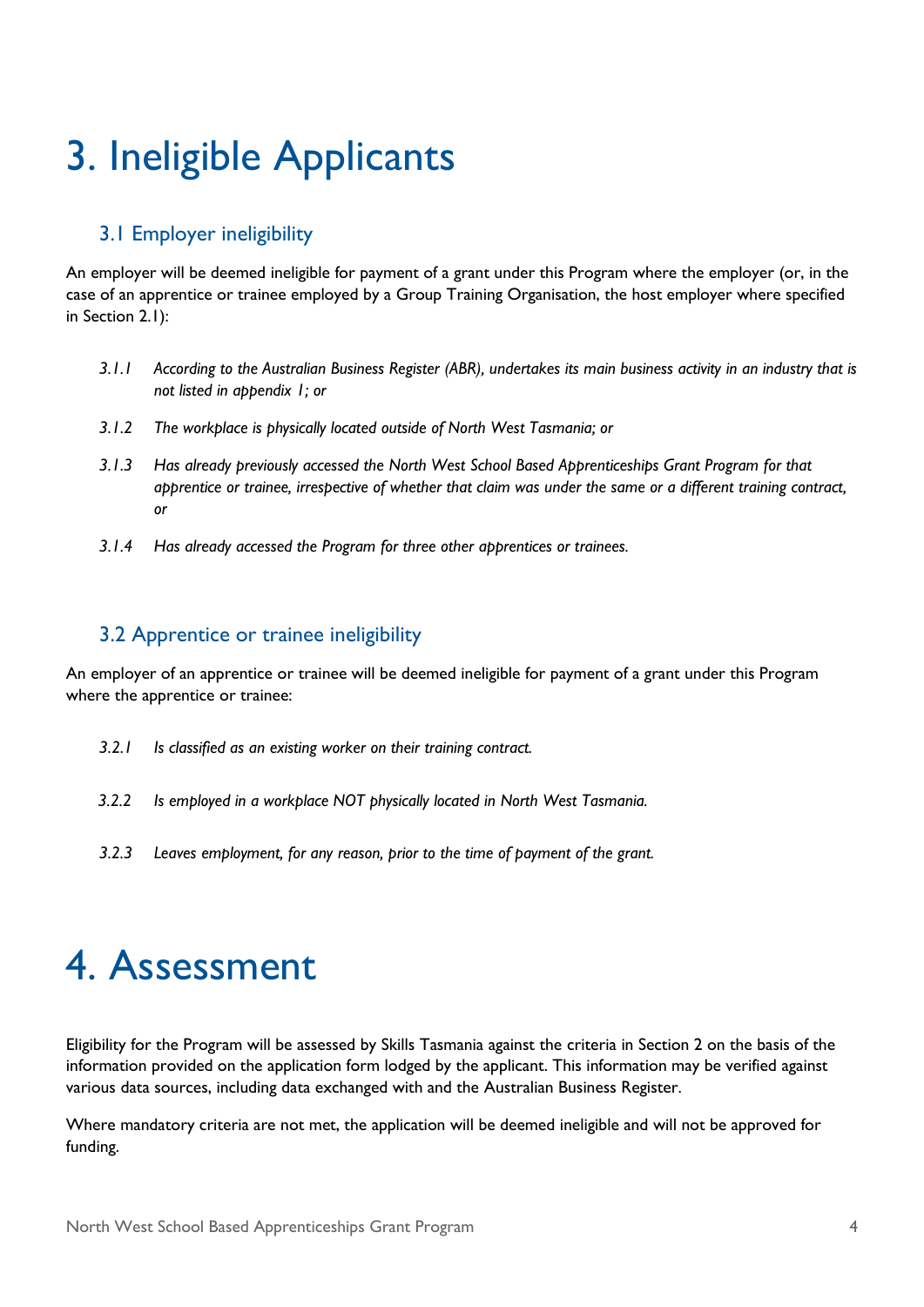## <span id="page-6-0"></span>5. Timeframes

The Program opening date is 11 September 2021, training contracts commenced between 1 June 2021 and the opening date of this program are also eligible to apply.

Skills Tasmania aims to process applications, and notify the employer in writing regarding the approval or otherwise of an application, within 45 days of receipt.

## <span id="page-6-1"></span>6. Application process

- 6.1 The application form for this Program is available from [Apprenticeship Network Providers \(ANPs\)](https://www.skills.tas.gov.au/providers/apprenticeship_network_providers) and from the [Skills Tasmania](https://www.skills.tas.gov.au/funding) [website.](https://www.skills.tas.gov.au/about/current_projects/north_west_job_ready_generation_package)
- 6.2 For an application to be considered, it must be lodged with Skills Tasmania whilst the Program is active, and meet the following requirements:
	- *a) Each application must be submitted on the approved application form and lodged by the legal employer or the ANP on behalf of the employer.*
	- *b) All applications should be submitted by email to [grantsadmin@skills.tas.gov.au](mailto:grantsadmin@skills.tas.gov.au)*
	- *c) Where the application is lodged by the ANP, it is the employer's responsibility to ensure the application has been lodged and received by Skills Tasmania. Evidence of lodgement should be sought from the ANP in the first instance.*

**NOTE: This Program may be withdrawn at any time. Applications lodged with Skills Tasmania after the Program has been withdrawn will not be eligible for funding.**

### <span id="page-6-2"></span>7. Appealing a decision

Skills Tasmania may reconsider a decision if the applicant can demonstrate a proven conflict of interest, error in process or discrimination.

If applicants have reason to believe that the proper process was not followed in assessment of an application, a request for appeal may be submitted.

Grounds for appeal are:

*1. The persons making the decision had a direct or indirect financial interest in the outcome of the application.*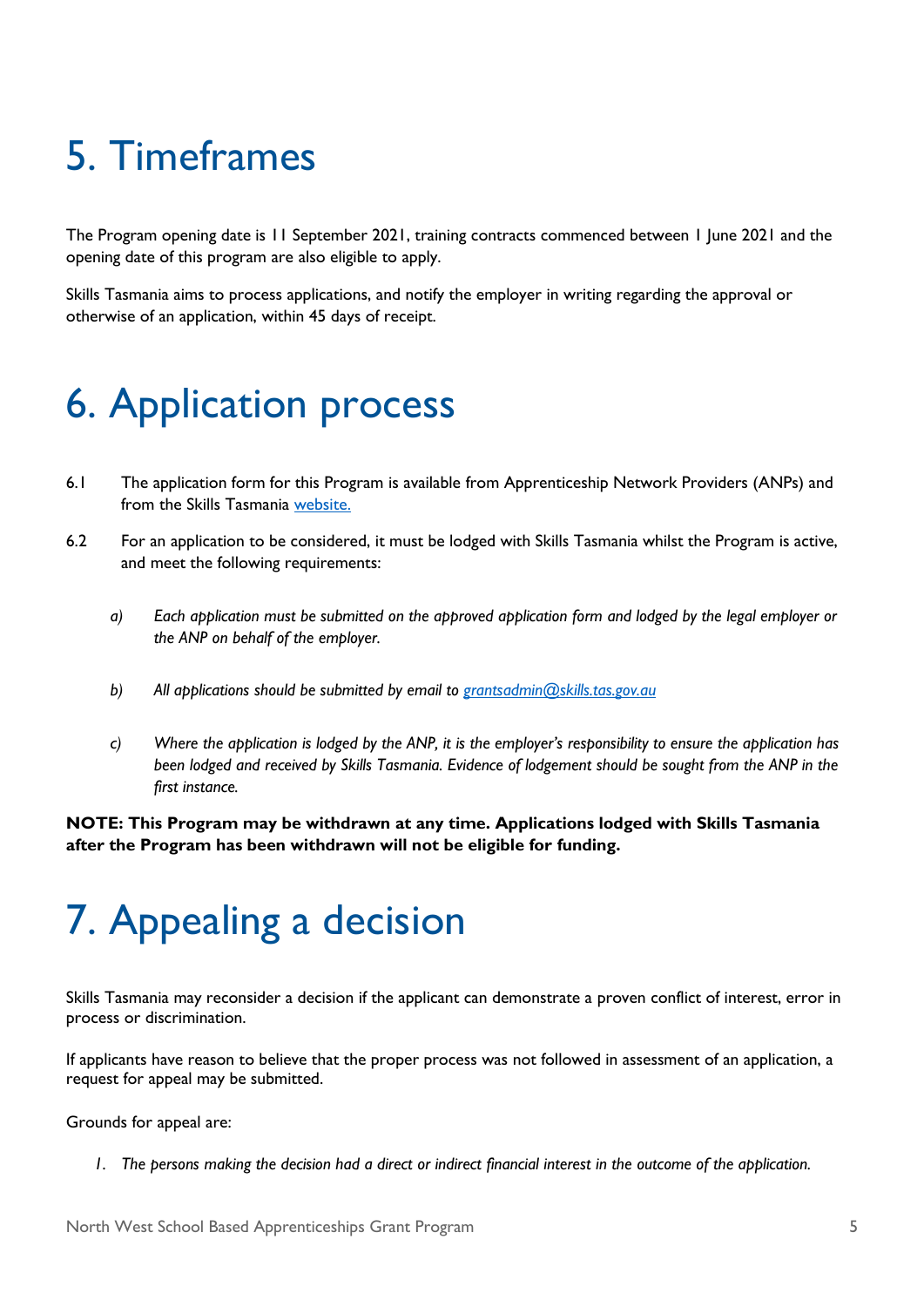- *2. The persons making the recommendations discriminated against the applicant on irrelevant grounds, such as cultural, religious or linguistic background; race; gender; marital status; sexual orientation; or disability.*
- *3. The persons making the recommendation did not have the correct or full information at the time of making the decision and further evidence has been supplied that may clarify the initial decision made.*

All requests for appeal must be in writing and should be addressed to the Director Training Operations at Skills Tasmania.

Your request must be received within 28 days from the date of Skills Tasmania notifying you of the decision about your application.

## <span id="page-7-0"></span>8. Reports

Refer to Payment 1 & 2, Section 10.

Successful applicants will be required to provide evidence that each apprentice or trainee is still employed at the time of making a payment claim, in order for the claim to be eligible for payment.

Details of grant payments and eligibility requirements are contained in section 10 (Grant payments) below.

### <span id="page-7-1"></span>9. Taxation and financial implications

The total grant payable to approved applicants is \$2,500 ( $2 \times$  \$1,250) for each apprentice or trainee employed in an eligible school-based training contract.

Each grant payment amount of \$1,250 is exempt of GST.

The receipt of funding from this Program may be treated as income by the Australian Taxation Office (ATO). While grants are typically treated as assessable income for taxation purposes, how they are treated will depend on the recipient's particular circumstances.

It is strongly recommended that potential applicants seek independent advice about the possible tax implications for receiving the grant under this Program from a tax advisor, financial advisor and/or the Australian Taxation Office (ATO) prior to submitting an application.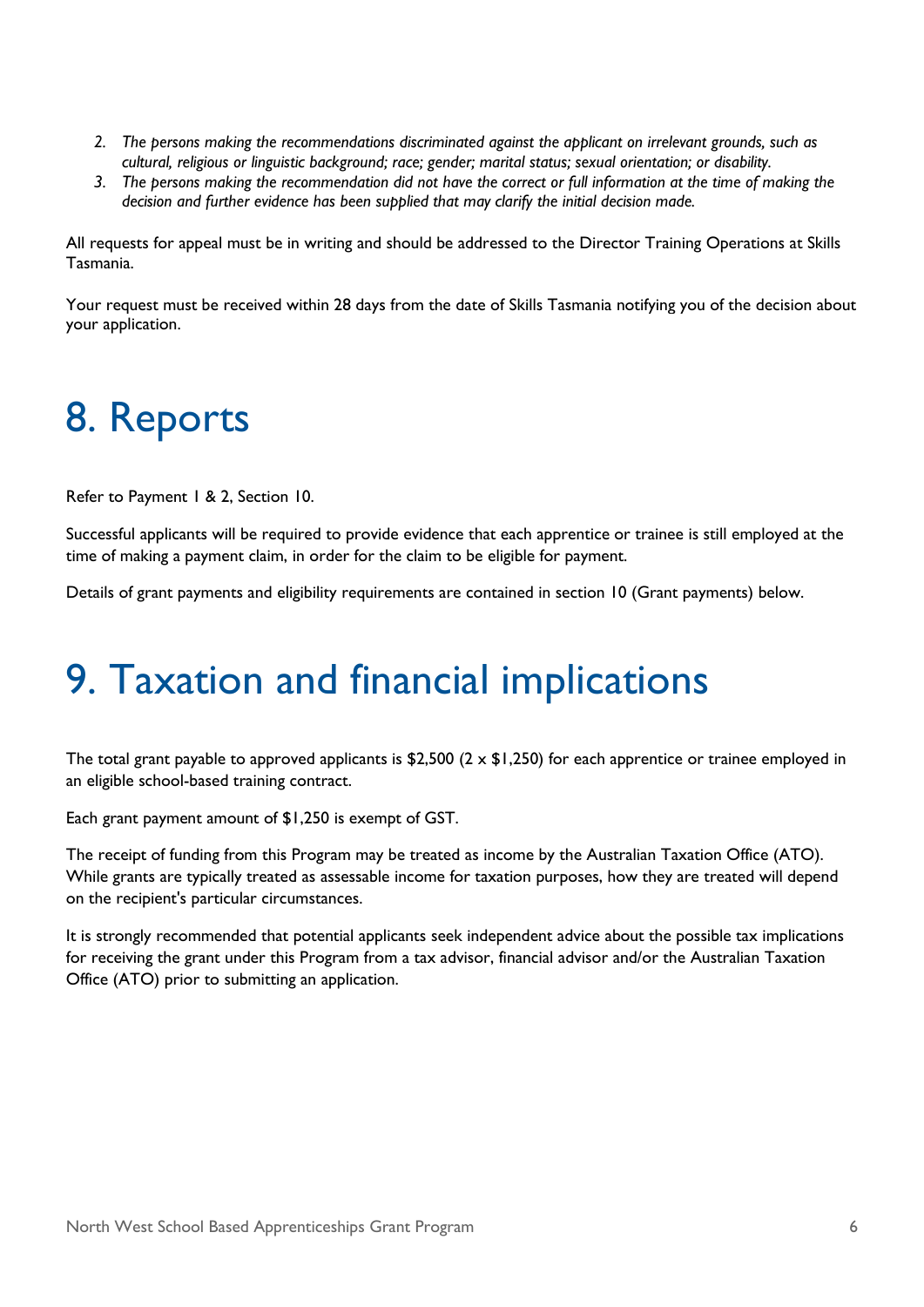## <span id="page-8-0"></span>10. Grant payments

#### <span id="page-8-1"></span>10.1 Grant Agreement

All approved applicants are required to enter into a Grant Agreement with the Department of State Growth (Skills Tasmania), on behalf of the Crown in Right of Tasmania, to receive payment of the grant.

The agreement sets out the obligations of both parties including the conditions of eligibility, and terms for acceptance and payment of the grant.

The approved applicant should read the agreement and understand their obligations, rights and responsibilities under the agreement prior its execution.

The Grant Agreement must be validly executed by both parties before any payment can be made under the Program.

Approval of an application under this Program does not commit the Skills Tasmania to any future financial assistance under this or any other program.

#### <span id="page-8-2"></span>10.2 Payment of the grant

The total grant payable to approved applicants is \$2,500 ( $2 \times$  \$1,250) for each apprentice or trainee employed in an eligible school-based training contract.

Employment conditions are defined by the industrial arrangement under which the apprentice or trainee is employed.

The grant will be paid to approved applicants in two equal payments:

- Payment 1 is payable 6 months after the commencement of the training contract of the apprentice or trainee (once the employment status of the apprentice or trainee has been confirmed).
- Payment 2 is payable 12 months after the commencement of the training contract of the apprentice or trainee (once the employment status of the apprentice or trainee has been confirmed).

#### **Payment 1**

A Grant Agreement will be forwarded to the employer within 28 days of the date the first grant payment is payable (6 months from commencement of the training contract). The first grant payment will be paid by the Department of State Growth (Skills Tasmania) upon return of:

- the signed grant agreement, completed to the satisfaction of Skills Tasmania,
- a copy of the Payment Claim letter sent by Skills Tasmania including bank account details, and
- a compliant payslip identifying that the apprentice or trainee was still employed at the time that the claim was due.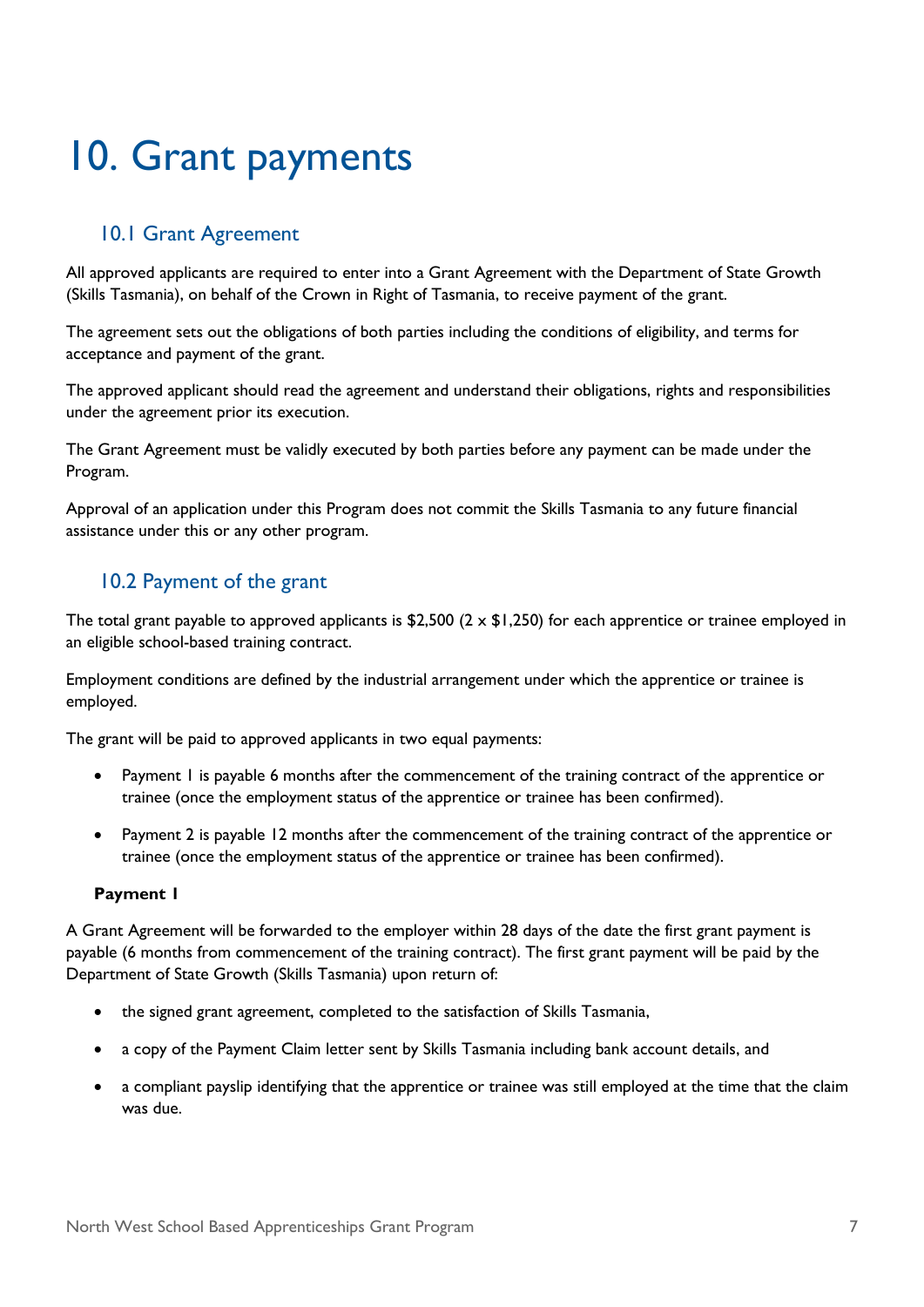#### **Payment 2**

A confirmation of eligibility form will be forwarded to the employer within 28 days of the date the second grant payment is payable (12 months from commencement of the training contract). The second instalment payment will be paid by the Department of State Growth (Skills Tasmania) upon return of:

- a copy of the Payment Claim letter sent by Skills Tasmania including bank account details; and
- a compliant payslip identifying that the apprentice or trainee was still employed at the time that the claim was due.

Successful applicants will be asked for their bank account details so that payment can be made. This bank account must be in the same name of the person or business who applied for the grant. You may be asked to provide a copy of your bank statement or a letter from you bank to confirm your bank account details.

If a successful applicant provides incorrect bank account details, this may result in funds being paid to an incorrect account. These funds will need to be returned to Skills Tasmania before another grant payment can be processed This process may result in significant delays to any funding being received. Additionally, Skills Tasmania cannot guarantee that funds paid to an incorrect bank account will be returned.

It is the responsibility of the applicant to ensure that all bank account details are correct.

\*note: if the apprentice or trainee has completed their apprenticeship or traineeship prior to the payment dates the employer may still be eligible to claim the payment if the apprentice or trainee is still employed in any capacity on the payment due dates (casual, full-time, part-time or in a subsequent apprenticeship or traineeship).

#### <span id="page-9-0"></span>10.3 Conditions of payment

Employers are required to continue to meet all of the eligibility criteria at the time each payment is due in order to receive each payment.

All [Tasmanian Traineeships and Apprenticeships Committee \(TTAC\) policies and guidelines](https://www.skills.tas.gov.au/__data/assets/pdf_file/0009/275805/TTAC_Policies_and_Guidelines_-_2021_February.pdf) must also be met, including the minimum and maximum hours requirements for each type of training contract.

Payments will only be made where Skills Tasmania has no concerns in relation to the training contract and there are no known issues between the employer and the apprentice or trainee.

Where an apprentice or trainee completes their qualification within the first twelve months of the training contract, the employer may still be eligible to receive each grant instalment. This is dependent on the named apprentice or trainee still employed by the employer at time of the completion and that Skills Tasmania has received notification from the registered training organisation (RTO) that the apprentice or trainee successfully completed their qualification.

Where a grant payment has been made to the employer and it is subsequently confirmed that the payment was paid based on incorrect information provided by the employer, Skills Tasmania reserves the right to recover the grant amount that has been paid.

#### <span id="page-9-1"></span>10.4 Withdrawal of Program and Grants

Skills Tasmania has a responsibility to ensure the management of Program funds.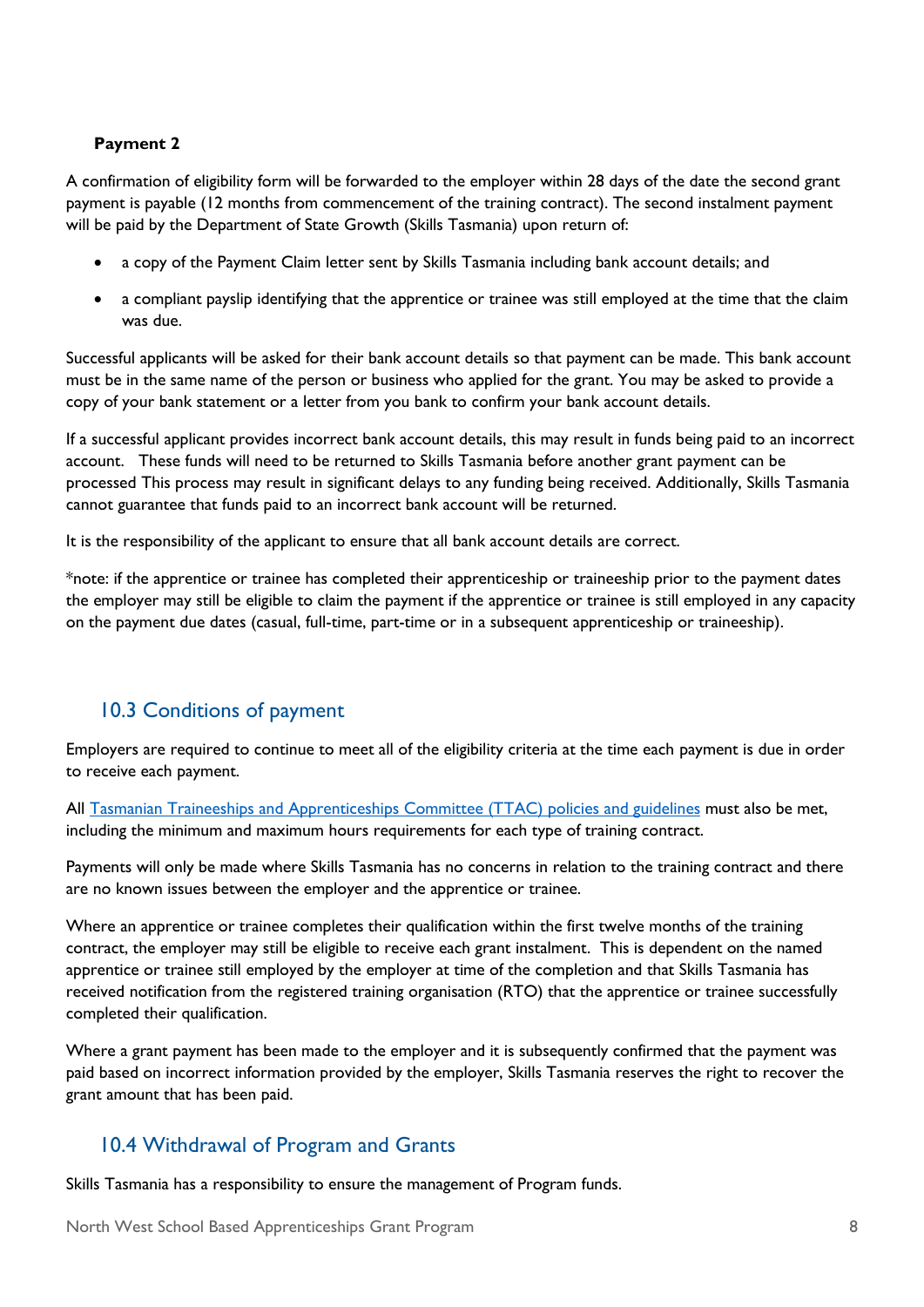This Program may be withdrawn at any time.

If the Program is withdrawn, payment of the grant will still be honoured for all applications that have been previously approved by Skills Tasmania where one or more payments have not yet fallen due provided that the applicant meets and continues to meet the eligibility criteria at the time the payment falls due.

Once awarded, Skills Tasmania may withdraw the grant at any time before or after issuing if the grant conditions or Grant Agreement obligations are not met. These include:

- That approval was based on misleading or incorrect information provided in the application or associated documentation.
- There are material changes to an application within or beyond the applicant's control that would significantly alter the assessment.
- The approved applicant is unresponsive to contact from Skills Tasmania regarding their application for the Program on at least three occasions.
- Skills Tasmania is unable to gain sufficient information to progress the Grant Agreement.
- The applicant has not provided Skills Tasmania with correct bank account details.

If a payment has been made, Skills Tasmania has the option of seeking the return of the funds. If a grant payment has not yet been made, approval for the grant may be withdrawn.

## <span id="page-10-0"></span>11. Confidentiality

The Tasmanian Government may use and disclose the information provided by applicants for the purposes of discharging its functions under the Program Guidelines and otherwise for the purposes of the program and related uses.

The department may also:

- Use information received in applications for any other departmental business.
- Use information received in applications and during the performance of the project for reporting.

### <span id="page-10-1"></span>12. Administration and contact details

The Program will be administered by the Department of State Growth on behalf of the Crown in the Right of Tasmania through Skills Tasmania. Contact with Skills Tasmania for any of the following reasons can be directed to the Grants Administration Officer by email at [grantsadmin@skills.tas.gov.au](mailto:grantsadmin@skills.tas.gov.au) or on (03) 6165 6048.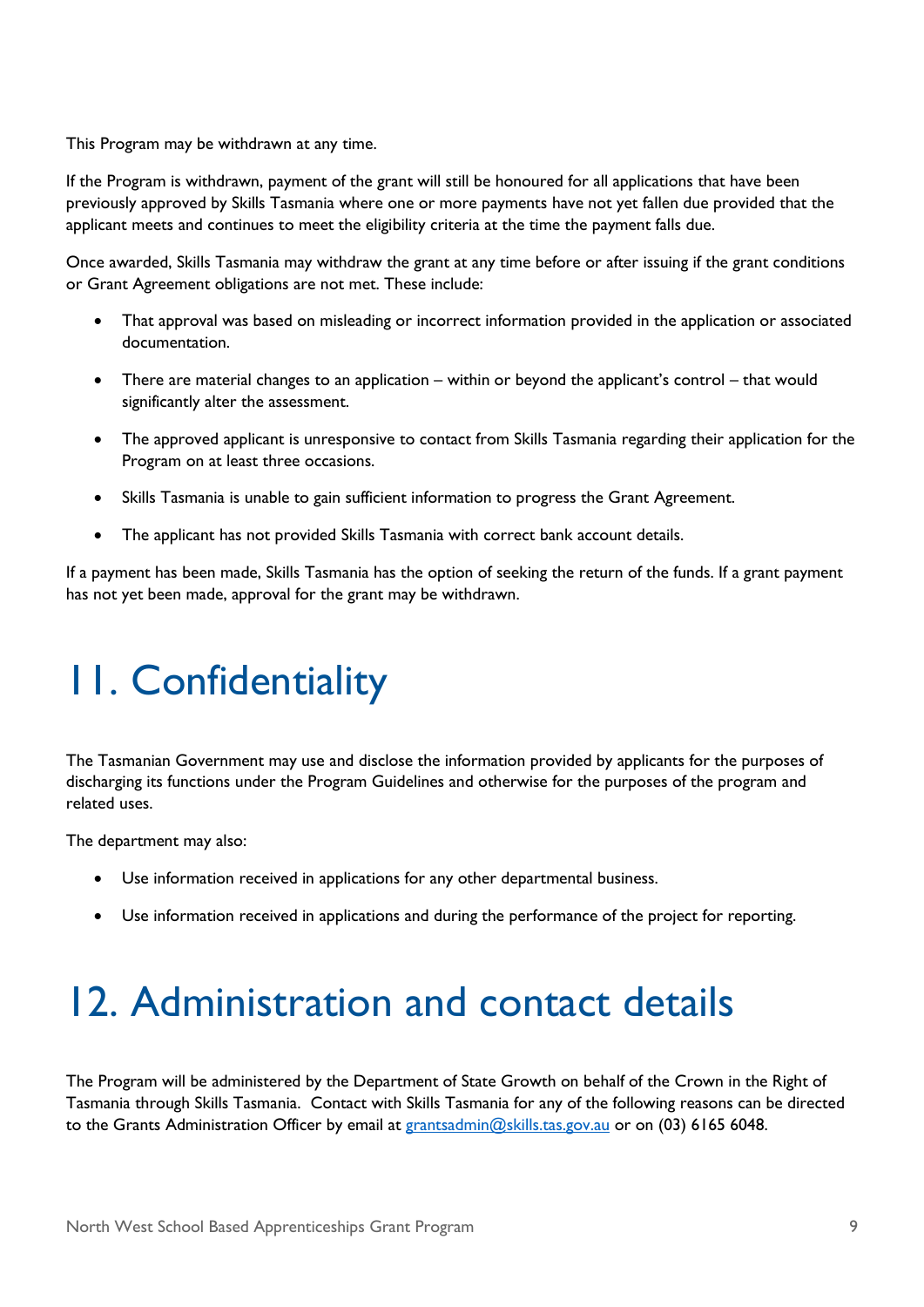Potential applicants are encouraged to discuss their application with their Apprenticeship Network Provider (ANP) prior to lodgement of an application (see <http://www.skills.tas.gov.au/apprenticeshipstraineeships/importantcontacts/role-of-ANPs> for contact details)

The ANP can provide further information and advice on the Program including:

- Assistance in making an application.
- Further feedback on the decision of the application.
- Appealing the decision.

### <span id="page-11-0"></span>Important note

All applicants must take care to provide true and accurate information. Any information that is found to be false or misleading may result in action being taken and any grant funds, that have been paid, will be required to be repaid to the Department.

## <span id="page-11-1"></span>13. Program marketing

Apprenticeship Network Providers (ANPs) operating in Tasmania are responsible for the promotion of this Program, as they are the initial point of contact with employers considering employing an apprentice or trainee.

The ANP is to provide the employer with relevant information and assistance in relation to the Program as part of their process for completing a training contract sign-up, including:

- A. Providing information and advice regarding the eligibility criteria to businesses who may be eligible,
- B. Assisting employers to complete the application form, and
- C. Lodging application forms with Skills Tasmania along with the related training contract.

### <span id="page-11-2"></span>14. Publicity of grant assistance

The Department of State Growth disburses public funds and is therefore accountable for the distribution of those funds. As part of the accountability process, the department may publicise the level of financial assistance, the identity of the recipient, the purpose of the financial assistance, and any other details considered by the department to be appropriate.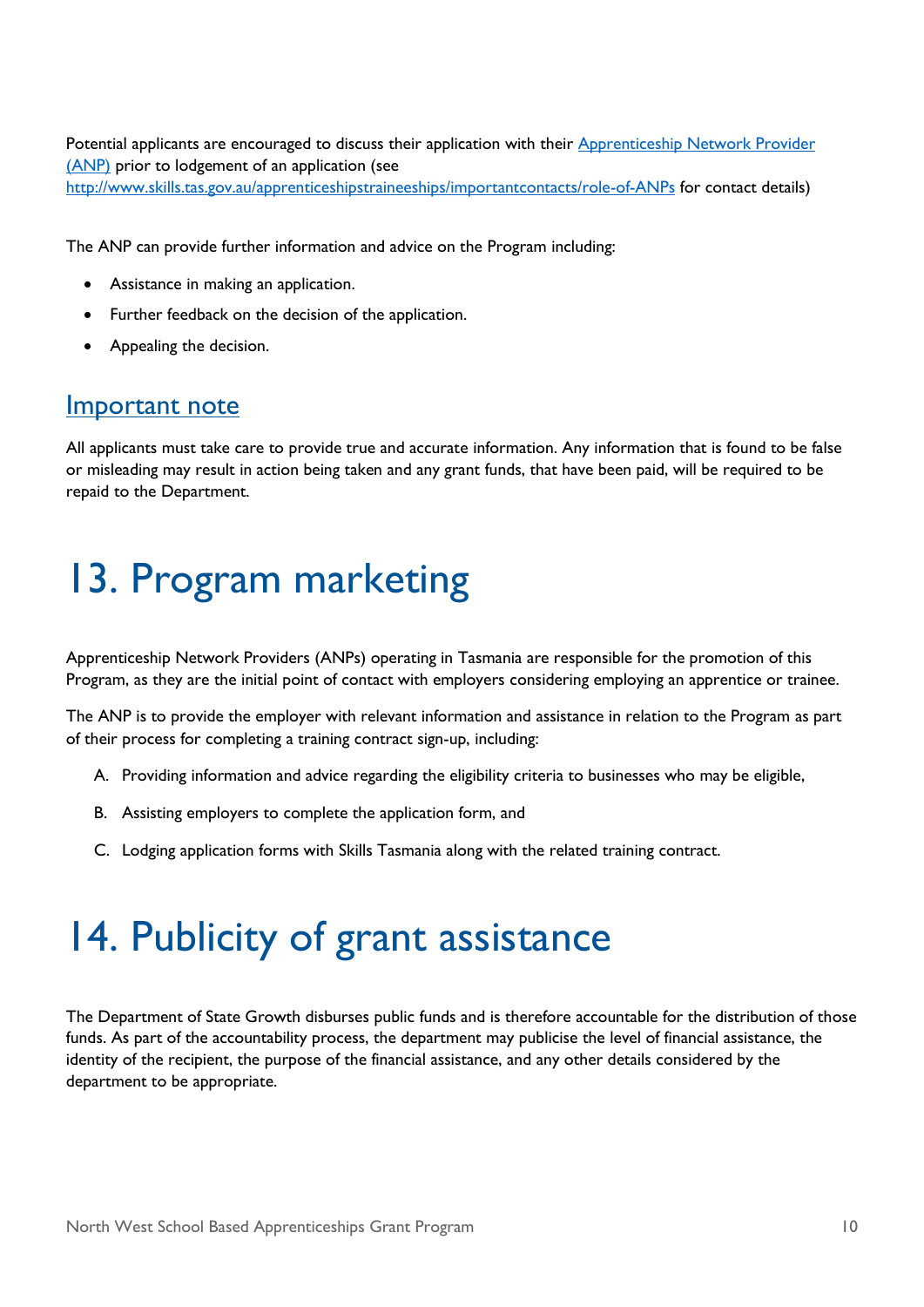## <span id="page-12-0"></span>15. Right to information

Information provided to the Department of State Growth may be subject to disclosure in accordance with the *Right to Information Act 2009*.

### <span id="page-12-1"></span>16. Personal information protection

Skills Tasmania will respect the privacy and confidentiality of any application information directly related to the business activities of the employer applying for funding under this Program.

Personal information will be managed in accordance with the *Personal Information Protection Act 2004*. This information may be accessed by the individual to whom it related, on request to the Department of State Growth. A fee for this service may be charged.

### <span id="page-12-2"></span>17. Disclosure

The following applies to all successful applicants:

- Despite any confidentiality or intellectual property right subsisting in the grant funding agreement or deed, a party may publish all or any part of the grant funding agreement or deed without reference to another party.
- Nothing in this item 15. Disclosure, derogates from a party's obligations under the Personal Information Protection Act 2004 (Tas) or the Privacy Act 1988 (Cwlth).

### <span id="page-12-3"></span>18. Disclaimer

Although care has been taken in the preparation of this document, no warranty, express or implied, is given by the Crown in Right of Tasmania, as to the accuracy or completeness of the information it contains. The Crown in Right of Tasmania accepts no responsibility for any loss or damage that may arise from anything contained in or omitted from or that may arise from the use of this document, and any person relying on this document and the information it contains does so at their own risk absolutely. The Crown in Right of Tasmania does not accept liability or responsibility for any loss incurred by an applicant that are in any way related to the program.

For an apprenticeship or traineeship to be registered in Tasmania, it must meet the requirements of the national training contract, the *Training and Workforce Development Act 2013*, (found [here](http://www.thelaw.tas.gov.au/tocview/index.w3p;cond=all;doc_id=9++2013+AT@EN+SESSIONAL;histon=;prompt=;rec=;term=training%20and%20workforce) on www.thelaw.tas.gov.au) and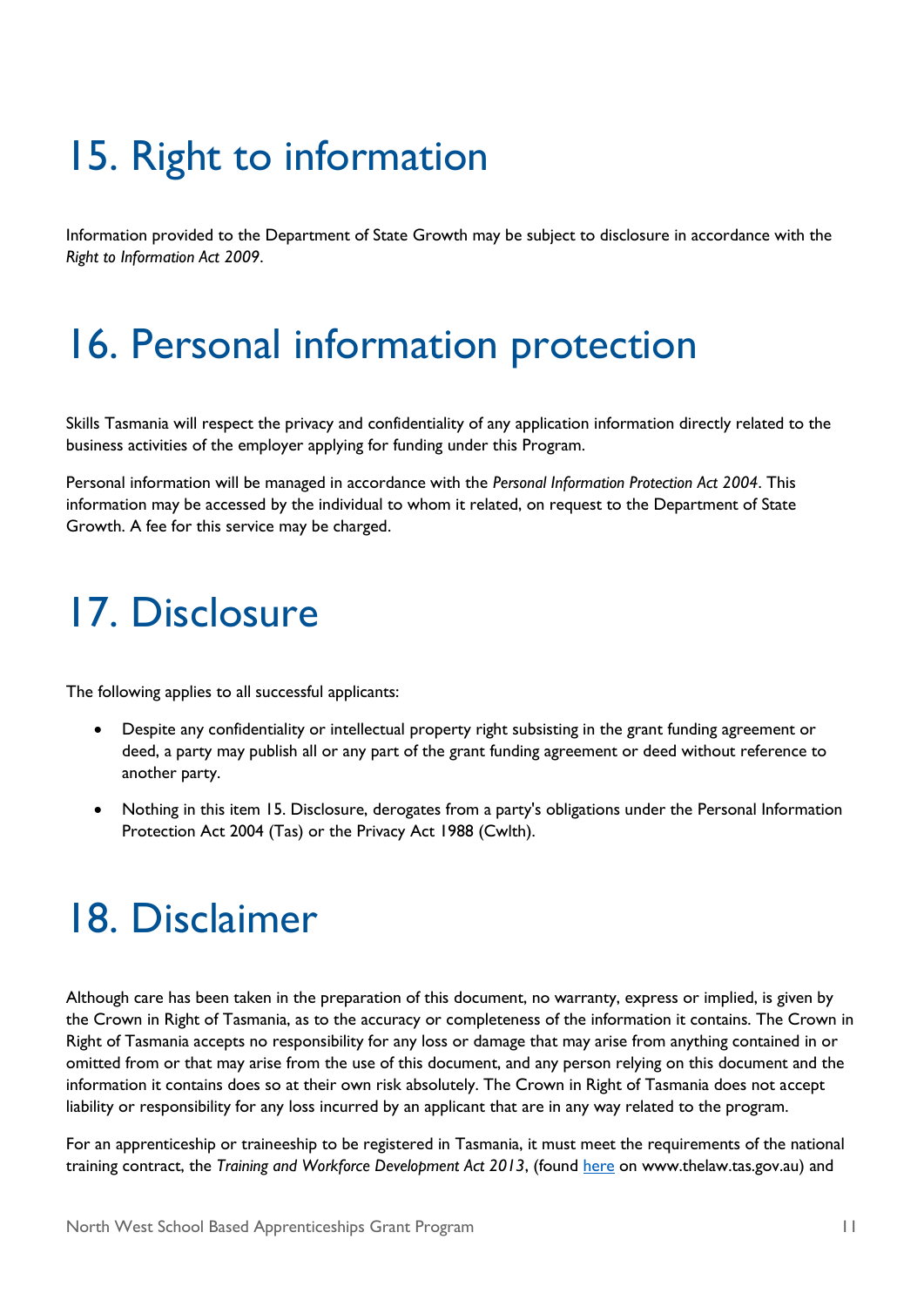the Tasmanian Traineeships and Apprenticeships Committee (TTAC) Policies and Guidelines (found at [http://www.skills.tas.gov.au/skillstas/systemtas/ttac\)](http://www.skills.tas.gov.au/skillstas/systemtas/ttac).

### <span id="page-13-0"></span>19. Appendix 1

#### **A - AGRICULTURE, FORESTRY AND FISHING**

- **1 Agriculture**
- **2 Aquaculture**
- **3 Forestry and Logging**
- **4 Fishing, Hunting and Trapping**
- **5 Agriculture, Forestry and Fishing Support Services**

#### **B - MINING**

- **6 Coal Mining**
- **7 Oil and Gas Extraction**
- **8 Metal Ore Mining**
- **9 Non-Metallic Mineral Mining and Quarrying**
- **10 Exploration and Other Mining Support Services**

#### **C - MANUFACTURING**

- **11 Food Product Manufacturing**
- **<sup>12</sup> Beverage and Tobacco Product Manufacturing**
- **<sup>13</sup> Textile, Leather, Clothing and Footwear Manufacturing**
- 
- **14 Wood Product Manufacturing**
- **<sup>15</sup> Pulp, Paper and Converted Paper Product Manufacturing**
- **<sup>16</sup> Printing (including the Reproduction of Recorded Media)**
- **<sup>17</sup> Petroleum and Coal Product Manufacturing**
- **<sup>18</sup> Basic Chemical and Chemical Product Manufacturing**
- **<sup>19</sup> Polymer Product and Rubber Product Manufacturing**
- **<sup>20</sup> Non-Metallic Mineral Product Manufacturing**
- **<sup>21</sup> Primary Metal and Metal Product Manufacturing**
- **<sup>22</sup> Fabricated Metal Product**
- **Manufacturing**
- **23 Transport Equipment Manufacturing**
- **<sup>24</sup> Machinery and Equipment**
- **Manufacturing**
- **25 Furniture and Other Manufacturing**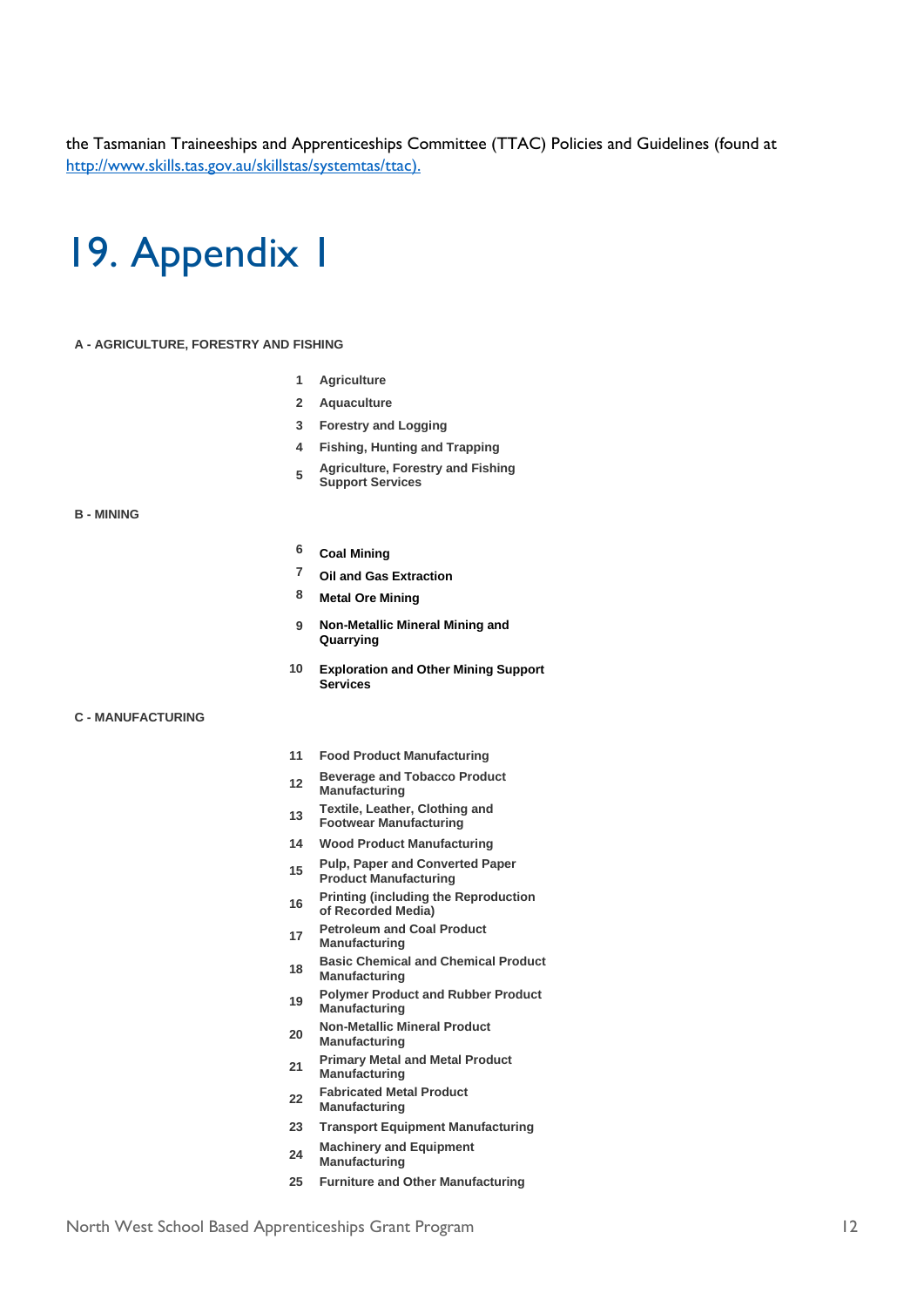#### **D - ELECTRICITY, GAS, WATER AND WASTE SERVICES**

- **26 Electricity Supply**
- **27 Gas Supply**
- **<sup>28</sup> Water Supply, Sewerage and Drainage Services**
- **<sup>29</sup> Waste Collection, Treatment and Disposal Services**

#### **E - CONSTRUCTION**

- **30 Building Construction**
- **<sup>31</sup> Heavy and Civil Engineering**
- **Construction**
- **32 Construction Services**

#### **H - ACCOMMODATION AND FOOD SERVICES**

- **44 Accommodation**
- **45 Food and Beverage Services**

#### **I - TRANSPORT POSTAL AND WAREHOUSING**

- **46 Road Transport**
- **47 Rail Transport**
- **48 Water Transport**
- **49 Air and Space Transport**
- **50 Other Transport**
- **<sup>51</sup> Postal and Courier Pick-up and Delivery Services**
- **52 Transport Support Services**
- **53 Warehousing and Storage Services**

#### **J - INFORMATION MEDIA AND TELECOMMUNICATIONS**

- **<sup>54</sup> Publishing (except Internet and Music Publishing)**
- **<sup>55</sup> Motion Picture and Sound Recording Activities**
- **56 Broadcasting (except Internet)**
- **57 Internet Publishing and Broadcasting**
- **58 Telecommunications Services**
- **59 Internet Service Providers, Web Search Portals and Data Processing**
- **Services <sup>60</sup> Library and Other Information** 
	- **Services**

#### **M - PROFESSIONAL, SCIENTIFIC AND TECHNICAL SERVICES**

**<sup>70</sup> Computer System Design and Related Services**

#### **Q - HEALTH CARE AND SOCIAL ASSISTANCE**

- **86 Residential Care Services**
- **87 Social Assistance Services**